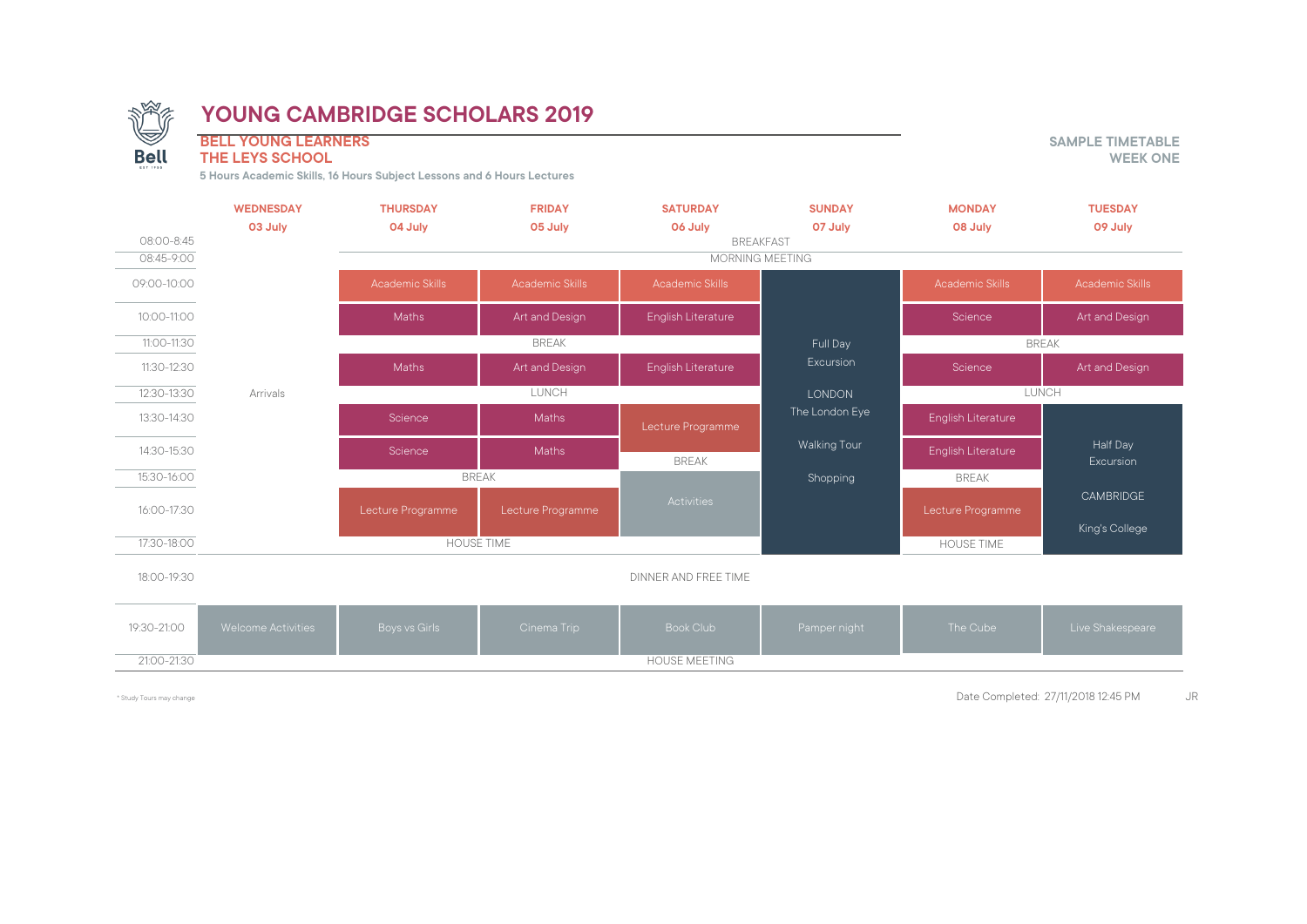

**BELL YOUNG LEARNERS**<br> **BELL YOUNG LEARNERS**<br> **THE LEYS SCHOOL** 

**THE LEYS SCHOOL** 

**5 Hours Academic Skills, 16 Hours Subject Lessons and 6 Hours Lectures**

|             | WEDNESDAY                 | <b>THURSDAY</b>                 | <b>FRIDAY</b>             | <b>SATURDAY</b>        | <b>SUNDAY</b>                   | <b>MONDAY</b>                | <b>TUESDAY</b>  |
|-------------|---------------------------|---------------------------------|---------------------------|------------------------|---------------------------------|------------------------------|-----------------|
|             | 10 July                   | 11 July                         | 12 July                   | 13 July                | 14 July                         | 15 July                      | 16 July         |
| 08:00-8:45  |                           |                                 |                           | <b>BREAKFAST</b>       |                                 |                              |                 |
| 08:45-9:00  |                           |                                 |                           | <b>MORNING MEETING</b> |                                 |                              |                 |
| 09:00-10:00 | <b>Academic Skills</b>    | <b>Academic Skills</b>          | <b>Academic Skills</b>    | <b>Academic Skills</b> |                                 | <b>Academic Skills</b>       |                 |
| 10:00-11:00 | <b>Maths</b>              | Science                         | English Literature        | Art and Design         | Full Day                        | Science                      |                 |
| 11:00-11:30 |                           | <b>BREAK</b>                    |                           |                        |                                 | <b>BREAK</b>                 |                 |
| 11:30-12:30 | <b>Maths</b>              | Science                         | <b>English Literature</b> | Art and Design         | <b>LONDON</b>                   | Science                      |                 |
| 12:30-13:30 |                           | LUNCH                           |                           |                        |                                 | LUNCH                        | Departures or   |
| 13:30-14:30 | English Literature        | Half Day                        | Maths                     | Lecture Programme      | Madame Tussaud's                | Art and Design               | activities      |
| 14:30-15:30 | English Literature        | Excursion                       | <b>Maths</b>              | <b>BREAK</b>           | Walking tour                    | Art and Design               |                 |
| 15:30-16:00 | <b>BREAK</b>              | CAMBRIDGE                       | <b>BREAK</b>              |                        | Shopping                        |                              |                 |
| 16:00-17:30 | Lecture Programme         | Fitzwilliam Museum<br>& Punting | Lecture Programme         | Activities             |                                 | Lecture Programme            |                 |
| 17:30-18:00 | <b>HOUSE TIME</b>         |                                 | <b>HOUSE TIME</b>         |                        |                                 | <b>HOUSE TIME</b>            |                 |
| 18:00-19:30 | DINNER AND FREE TIME      | Madingly Hall Dinner            |                           |                        | DINNER AND FREE TIME            |                              |                 |
| 19:30-21:00 | Great Gameshow<br>Mash-Up |                                 | Great British Bake Off    | Bowling                | Chill Zone / World Cup<br>Final | <b>Black and White Disco</b> | <b>Ball Run</b> |
| 21:00-21:30 |                           |                                 |                           | <b>HOUSE MEETING</b>   |                                 |                              |                 |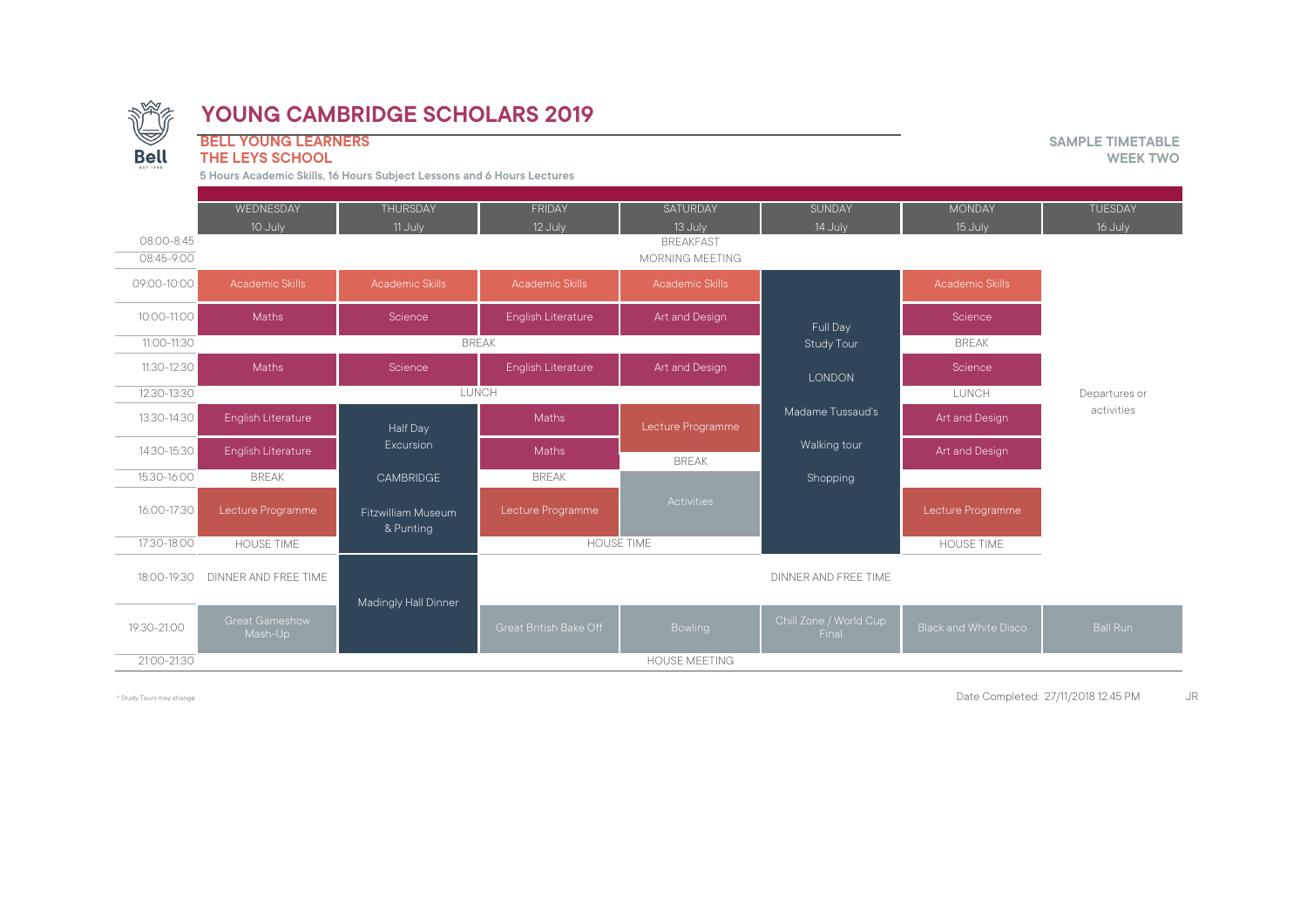

#### **THE LEYS SCHOOL**

**BELL YOUNG LEARNERS SAMPLE TIMETABLE**

**5 Hours Academic Skills, 16 Hours Subject Lessons and 6 Hours Lectures**

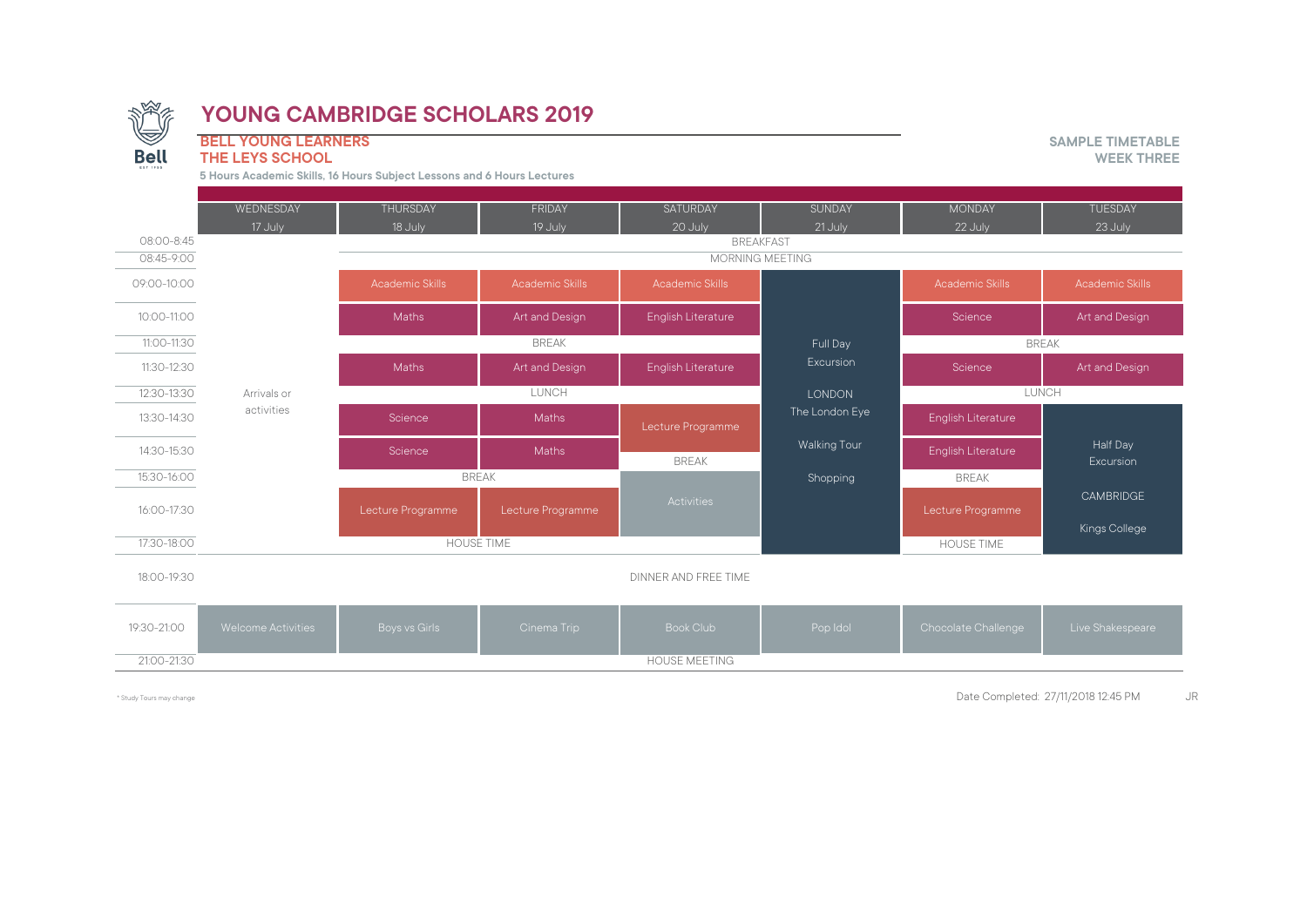

**BELL YOUNG LEARNERS**<br> **BELL YOUNG LEARNERS**<br> **THE LEYS SCHOOL** WEEK FOUR

**THE LEYS SCHOOL** 

**5 Hours Academic Skills, 16 Hours Subject Lessons and 6 Hours Lectures**

|                          | WEDNESDAY              | <b>THURSDAY</b>                 | FRIDAY                 | <b>SATURDAY</b>                            | <b>SUNDAY</b>           | <b>MONDAY</b>          | <b>TUESDAY</b> |
|--------------------------|------------------------|---------------------------------|------------------------|--------------------------------------------|-------------------------|------------------------|----------------|
|                          | 24 July                | 25 July                         | 26 July                | 27 July                                    | 28 July                 | 29 July                | 30 July        |
| 08:00-8:45<br>08:45-9:00 |                        |                                 |                        | <b>BREAKFAST</b><br><b>MORNING MEETING</b> |                         |                        |                |
|                          |                        |                                 |                        |                                            |                         |                        |                |
| 09:00-10:00              | <b>Academic Skills</b> | Academic Skills                 | <b>Academic Skills</b> | <b>Academic Skills</b>                     |                         | <b>Academic Skills</b> |                |
| 10:00-11:00              | <b>Maths</b>           | Science                         | English Literature     | Art and Design                             | Full Day                | Science                |                |
| 11:00-11:30              |                        | <b>BREAK</b>                    |                        |                                            |                         | <b>BREAK</b>           |                |
| 11:30-12:30              | <b>Maths</b>           | Science                         | English Literature     | Art and Design                             | <b>LONDON</b>           | Science                |                |
| 12:30-13:30              |                        | LUNCH                           |                        |                                            |                         | LUNCH                  | Departures or  |
| 13:30-14:30              | English Literature     | Half Day                        | Maths                  | Lecture Programme                          | Madame Tussaud's        | Art and Design         | activities     |
| 14:30-15:30              | English Literature     | Excursion                       | Maths                  | <b>BREAK</b>                               | Walking tour            | Art and Design         |                |
| 15:30-16:00              | <b>BREAK</b>           | <b>CAMBRIDGE</b>                | <b>BREAK</b>           |                                            | Shopping                |                        |                |
| 16:00-17:30              | Lecture Programme      | Fitzwilliam Museum<br>& Punting | Lecture Programme      | Activities                                 |                         | Lecture Programme      |                |
| 17:30-18:00              | <b>HOUSE TIME</b>      | <b>HOUSE TIME</b>               |                        |                                            |                         | <b>HOUSE TIME</b>      |                |
| 18:00-19:30              | DINNER AND FREE TIME   | Madingle Hall Dinner            |                        |                                            | DINNER AND FREE TIME    |                        |                |
| 19:30-21:00              | Movie Night            |                                 | The Leys by Night      | Bowlng                                     | Pamper/Card Games Night | Beach Party Disco      | Photo Frenzy   |
| 21:00-21:30              |                        |                                 |                        | <b>HOUSE MEETING</b>                       |                         |                        |                |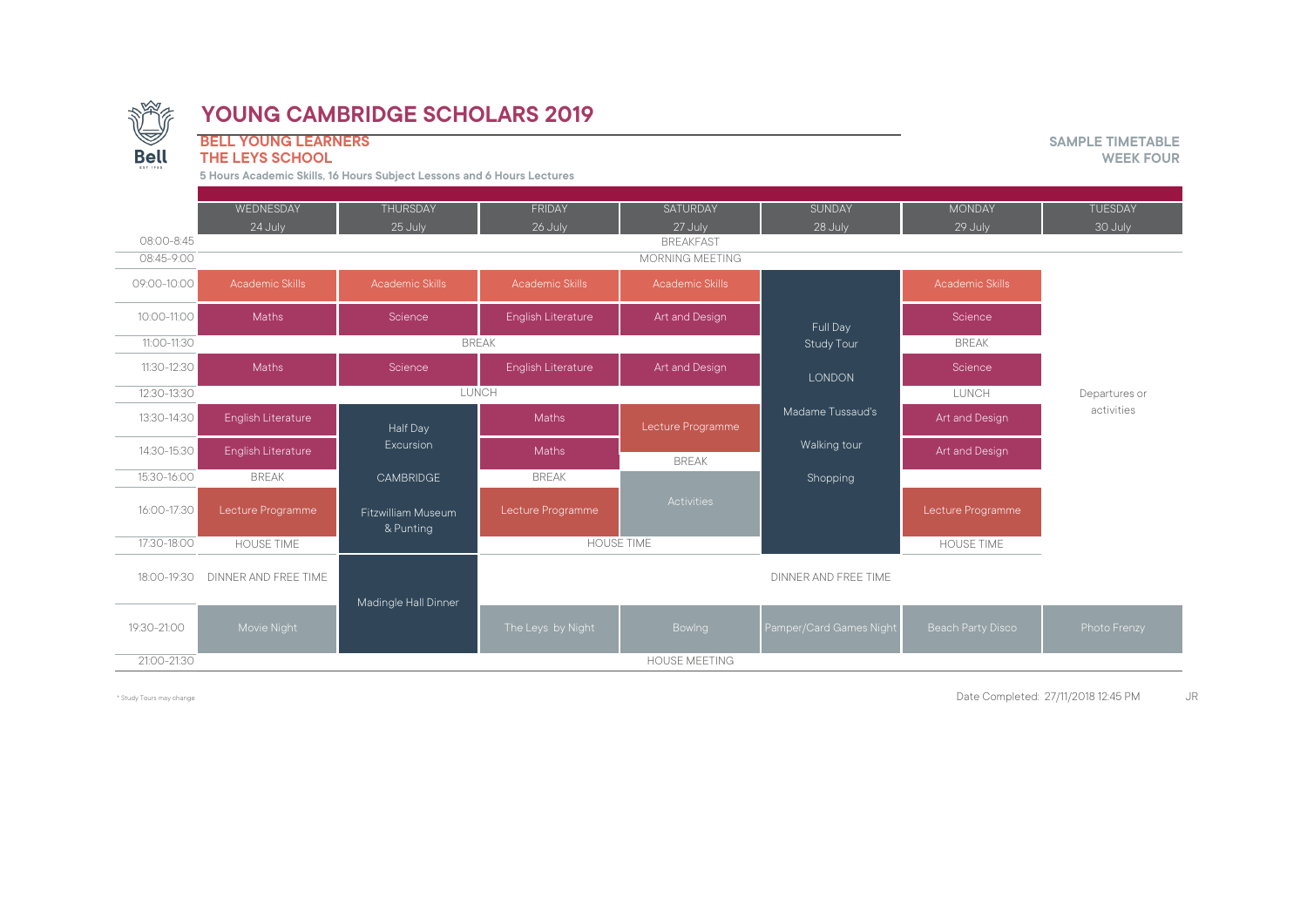

**BELL YOUNG LEARNERS SAMPLE TIMETABLE**

#### **THE LEYS SCHOOL**

**5 Hours Academic Skills, 16 Hours Subject Lessons and 6 Hours Lectures**